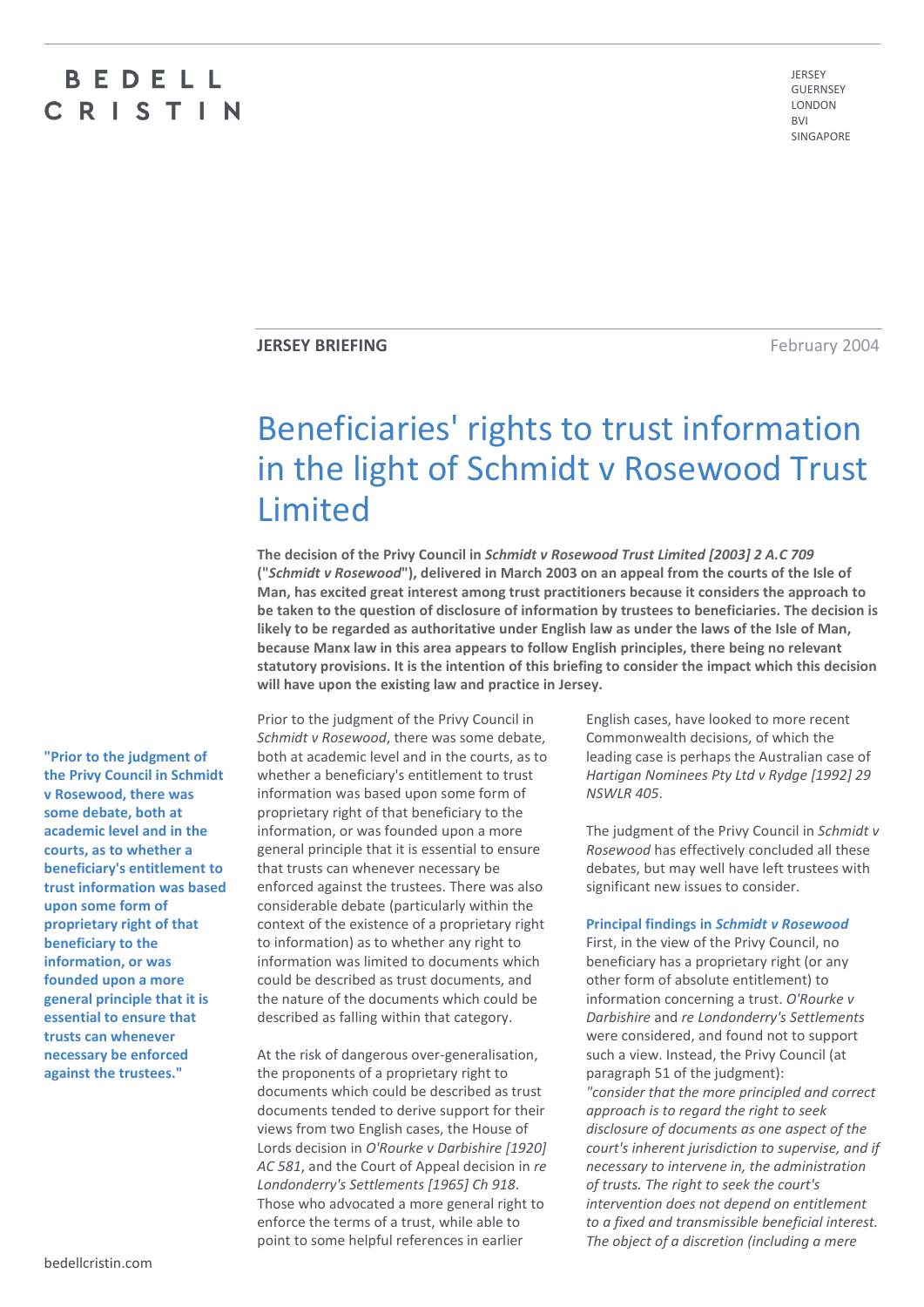*power) may also be entitled to protection from a court of equity, although the circumstances in which he may seek protection, and the nature of the protection he may expect to obtain, will depend on the court's discretion"*.

The Privy Council gave general approval to the reasoning found in the majority judgments in *Hartigan Nominees Pty Ltd v Rydge*.

Second, it is clear from the above passage that the nature of a beneficiary's interest will no longer be sufficient of itself to determine his right (if any) to information. Therefore, previous decisions (including the decision of the Isle of Man Court of Appeal in *Schmidt v Rosewood*) which tended to suggest that a mere object of a discretionary power, as opposed to a beneficiary of a trust, might not have a right to seek trust documents, must now be seen as incorrect. Instead, the nature of a beneficiary's interest will be just one factor for consideration in determining whether or not it is appropriate to provide information to a given individual. Indeed, it may not even be necessary for the person requesting the information to be within the current class of beneficiaries, or objects of a power, if he can show that it is reasonable to contemplate that at some time he will be so included, perhaps by exercise of a power of appointment or addition.

Third, and following on from the previous paragraph, the court, and therefore trustees who are faced with a request for information, will have to weigh up all relevant factors before deciding whether or not to accede to a request. At paragraph 54 of the Privy Council judgment, it is stated:

"*there are three such areas in which the court may have to form a discretionary judgment: whether a discretionary object (or some other beneficiary with only a remote or wholly defeasible interest) should be granted relief at all; what classes of documents should be disclosed, either completely or in a redacted form; and what safeguards should be imposed (whether by undertakings to the court, arrangements for professional inspection, or otherwise) to limit the use which may be made of documents or information disclosed under the order of the court.*"

Again, at paragraph 67 of the judgment, the following appears:

"*Especially when there are issues as to personal or commercial confidentiality, the court may have to balance the competing* 

*interests of different beneficiaries, the trustees themselves, and third parties. Disclosure may have to be limited and safeguards may have to be put in place. Evaluation of the claims of a beneficiary (and especially of a discretionary object) may be an important part of the balancing exercise which the court has to perform on the materials placed before it. In many cases the court may have no difficulty in concluding that an applicant with no more than a theoretical possibility of benefit ought not to be granted any relief.*"

*Schmidt v Rosewood* actually concerned claims brought by the son of one of the discretionary objects of two trusts, in his capacity as personal representative for his father, who had died. There were other bases for the son's claims as well, but these were not relied upon by the Privy Council in delivering its judgment. Two particular claims concerned distributions made during the father's lifetime, which his son did not accept had been fully accounted for. The Privy Council indicated that Mr Schmidt, as personal representative "seems to have a powerful case for the fullest disclosure in respect of these funds." Mr Schmidt also claimed that there may have been some breaches of fiduciary duty, such as over charging by the trustee, which, had they not occurred, might have led to more funds being available for distribution to his father. While expressing no view as to the merit of those claims, the Privy Council indicated that Mr Schmidt (again as personal representative) appeared to have "a strong claim" to disclosure of documents or information relevant to this issue. It can be seen that both these claims, by their nature, involved issues that might affect the scale of the benefit that should have been received by the deceased Mr Schmidt which, therefore, gave rise to a strong claim to information to enable his son as personal representative to enforce, if necessary, his father's rights against the trustee.

#### **Implications under Jersey law**

There seems little doubt that the principles enunciated in the Privy Council judgment in *Schmidt v Rosewood* will be followed by the Jersey courts. Indeed, it is reasonable to state that, since the judgment of the Deputy Bailiff in In re *Rabaiotti 1989 Settlement 2000 JLR 173*, the law of Jersey as to disclosure of trust documents to beneficiaries has already been governed by many of the principles which found favour with the Privy Council in *Schmidt v Rosewood*. In particular, the Deputy Bailiff

**"Therefore, previous decisions (including the decision of the Isle of Man Court of Appeal in** *Schmidt v Rosewood***) which tended to suggest that a mere object of a discretionary power, as opposed to a beneficiary of a trust, might not have a right to seek trust documents, must now be seen as incorrect."**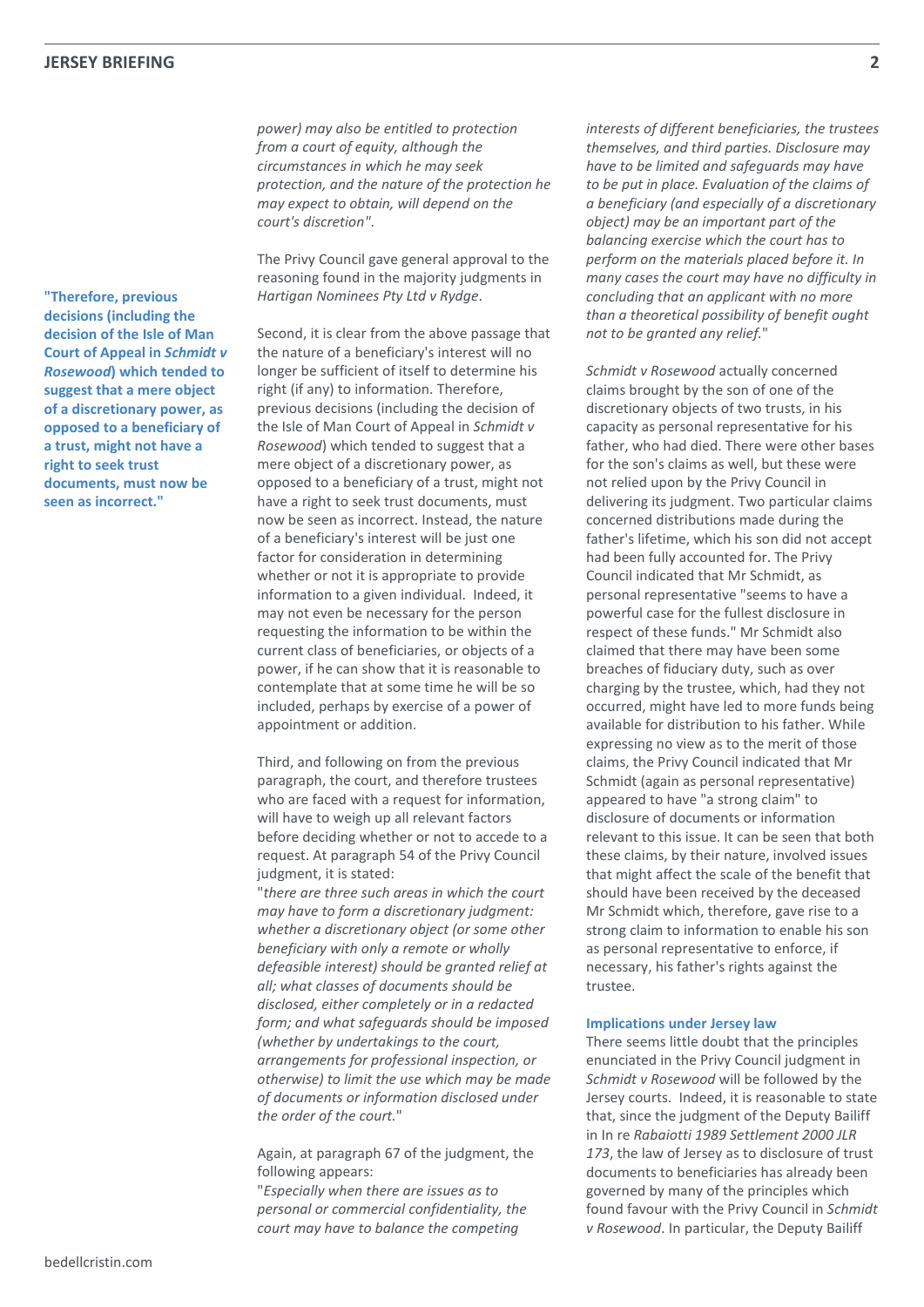**"In Nearco Trust Company (Jersey) Limited v AM and others [2003] JRC002A, the court had to consider an application for disclosure of documents made by the former wife of the settlor of two Jersey trusts, both in her own capacity and as guardian for her daughter."**

considered his decision in *Rabaiotti* not as proceeding upon the existence of proprietary rights (which, as he observed at paragraphs 32 and 33 of his judgment, had already been questioned, in particular in cases such as *Hartigan Nominees Pty Ltd v Rydge*) but as being "an essential part of the mechanism whereby the trustee can be held accountable for his trusteeship to a beneficiary" (see paragraph 26 of the judgment).

The Deputy Bailiff continued (at paragraph 27), in terms which appear to be closely consistent with the approach of the Privy Council in *Schmidt v Rosewood*: "*But the need for an individual beneficiary to obtain trust documents has to be weighed against the interests of the beneficiaries as a whole. The trustee has a duty to the beneficiaries as a class. If, the trustee forms the view in good faith that disclosure of documents to which a beneficiary would normally be entitled, would be prejudicial to the interests of the beneficiaries as a whole, it may refuse to make that disclosure and seek the directions of the court. Should the trustee fail to seek the directions of the court, it is open to any beneficiary to bring the matter before the court for resolution. The court will then have to balance the competing considerations and decide what is best for the beneficiaries as a whole.*"

The Deputy Bailiff approved the approach adopted by the Supreme Court of South Australia in *Rouse v IOOF Australia Trustees Limited (1999) 2 ITELR 289*, at paragraph 101 of that judgment, delivered by Doyle CJ: "*Ultimately, I would rest the existence of the relevant discretion upon the need to reconcile the undoubted duty of the trustee to make disclosure to beneficiaries of information about the trust, and the undoubted duty to permit the inspection of trust accounts and trust documents, with the equally fundamental obligation of a trustee to conduct the affairs of a trust, and particularly a trust which involves the conduct or management of a business, in the interests of the beneficiaries as a whole. I consider that on occasions the reconciliation of these interests may entitle a trustee to decline to provide information to particular beneficiaries, when the trustee has reasonable grounds for considering that to do so will not be in the interests of the beneficiaries as a whole, and will be prejudicial to the ability of the trustee to discharge its obligations under the trust. It may be that the ultimate foundation of the discretion is the obligation of the trustee to* 

*discharge its duties to manage the affairs of the trust in the interests of the beneficiaries.*"

Therefore, although the judgment of the Deputy Bailiff in *Rabaiotti* does also speak in terms of a general right of a beneficiary to see certain categories of trust documents, which can be overridden by a court in exceptional circumstances, it is not difficult to reconcile the approach taken in *Rabaiotti* with that taken by the Privy Council in *Schmidt v Rosewood*. This is particularly so when it is recognised that the categories of documents at issue in the *Rabaiotti* case were core documents such as the trust deed and supplemental deeds, and documents relating to the trust accounts and tax returns. In short, by their very nature, these were documents of a type which might be expected under the *Schmidt v Rosewood* principles to give rise to a strong presumption that a beneficiary with any reasonable expectation of benefit from the trust should be entitled to inspection.

Indeed, another decision of the Deputy Bailiff has already had to consider the interests of the beneficiaries of a trust as a whole, against the interests of particular beneficiaries, in the context of an application for disclosure. In *Nearco Trust Company (Jersey) Limited v AM and others [2003] JRC002A*, the court had to consider an application for disclosure of documents made by the former wife of the settlor of two Jersey trusts, both in her own capacity and as guardian for her daughter. The wife was a beneficiary of one trust, and the daughter a beneficiary of both trusts. The wife was alleging in proceedings in the State of Illinois that both trusts were shams and, therefore, invalid. In his judgment, the Deputy Bailiff found it impossible to regard an application for disclosure made in these circumstances as being in the interests of the beneficiaries of the trust as a whole. If released, the information would be used in proceedings intended to produce an order that the trusts were shams. This could not possibly be in the interests of the wider beneficial class of the trusts. Nevertheless, the Deputy Bailiff did indicate that, if the former wife was to drop her allegation of invalidity, the Royal Court would view with sympathy an application for disclosure of documentation revealing the extent of the assets in the trusts and the level of possible provision which might be made, or had been made, from the trusts for the benefit of the settlor. This was in the context of proceedings in Illinois concerning the level of maintenance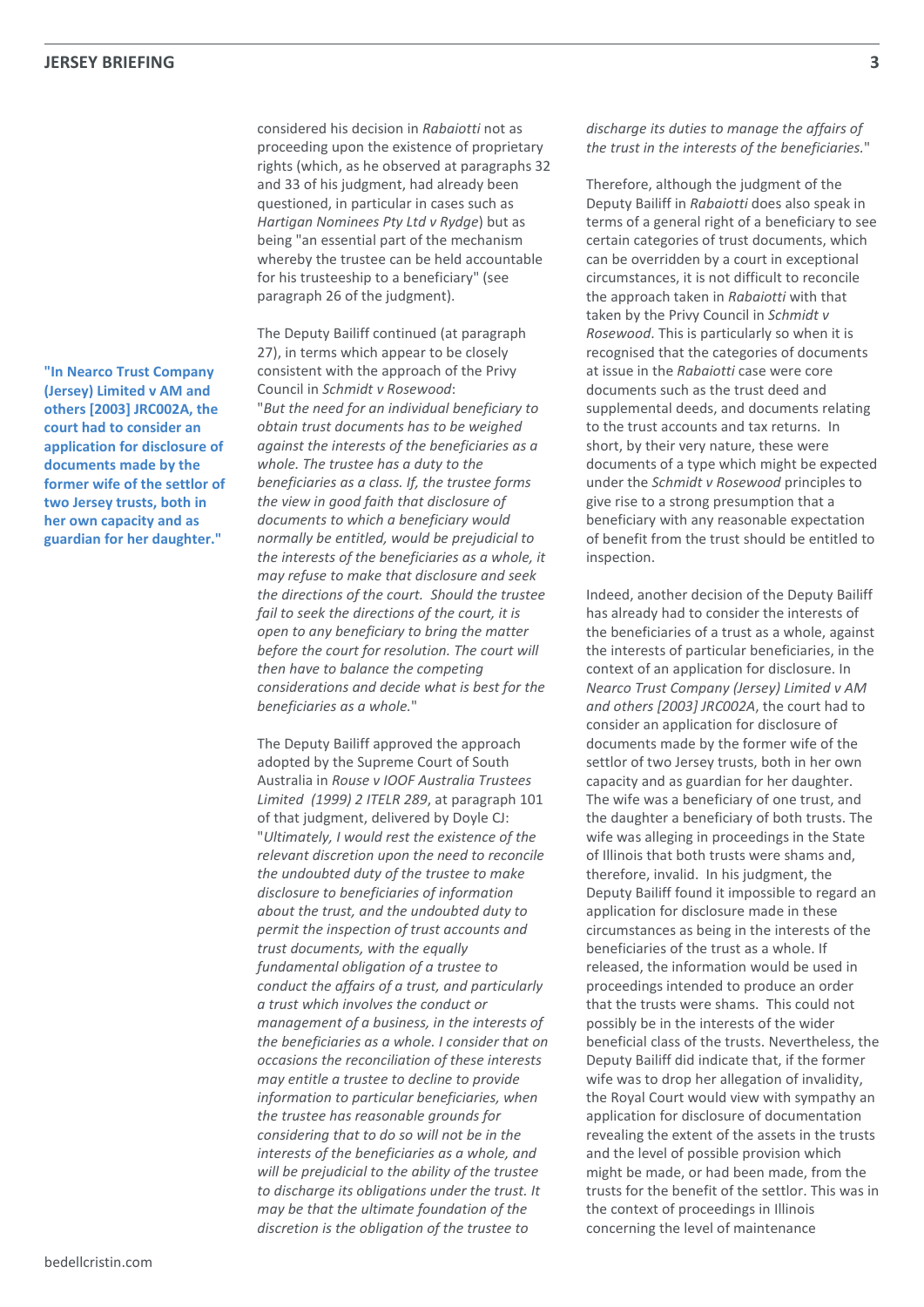appropriate to be paid for the daughter for whom the former wife acted as guardian. The Deputy Bailiff did, however, note that the documentation, which it might be appropriate to disclose for these purposes, would be considerably less than the categories of documents contained in an order for disclosure already made against the trustee in the Illinois proceedings.

Nor, it would appear, does article 25 of the Trusts (Jersey) Law 1984 cut across the *Schmidt v Rosewood* principles. In *Rabaiotti*, the Deputy Bailiff noted that the general principles set out in article 25 are expressly made subject to any order of the court. He also noted (at paragraph 31 of his judgment) that article 25 also makes the provisions of that article subject to the terms of any given trust, but indicated that he felt that there were arguments which could be raised against or used to limit a contention that this provision could allow the terms of a trust to limit or prohibit disclosure of information to beneficiaries. What can be said as regards article 25 is that the ability of trustees to withhold disclosure in relation to documents evidencing the deliberations of a trustee in reaching a decision, or relevant to the reasons for exercising any discretion or touching upon the reasons for reaching a particular decision, will remain valid as a general principle, subject always to the overriding discretion of the court to order disclosure of such documents if it feels this is justified in the particular circumstances of a case. It should be remembered that, in the context of letters of wishes, the Deputy Bailiff concluded that these were documents which fell into these categories but nevertheless ordered that in the circumstances of Rabaiotti, a letter of wishes in relation to that trust should be disclosed.

Therefore, to the extent that *Schmidt v Rosewood*, and recent Jersey cases, require a change in the approach adopted by trustees of Jersey trusts faced with a request for disclosure of information or documents from a beneficiary, it is suggested that this might be more as regards the manner in which such a request should be considered than as a fundamental change of the principles to be applied. In particular, trustees might feel that they should have regard to the following points among others:

– Each such request will need to be considered individually in the light of the underlying principle that any right to disclosure is based upon the fundamental obligation of trustees to act in the interest of the beneficiaries as a whole, and the overriding jurisdiction of the court to ensure that the terms of any trust can be enforced.

- Trustees may need to consider whether there are any factors which might weigh against the provision of disclosure to a particular beneficiary, in particular the interests of other beneficiaries.
- The nature of the interest of the beneficiary in the trust, and the realistic expectation of benefit being conferred upon that beneficiary may also be relevant.
- Arguments based upon what may or may not constitute trust documents, or form part of the "accounts" of the trust, will no longer be material as to the right of any given beneficiary to disclosure. Rather, the nature of any given document will be one factor to be weighed in the balance in determining whether or not it is appropriate for particular information to be given to a particular beneficiary.

Trustees will need to consider whether to require that limitations should be imposed upon the manner in which information is disclosed, or upon the uses to which information disclosed can be put, if these could protect trust property or the interests of other beneficiaries.